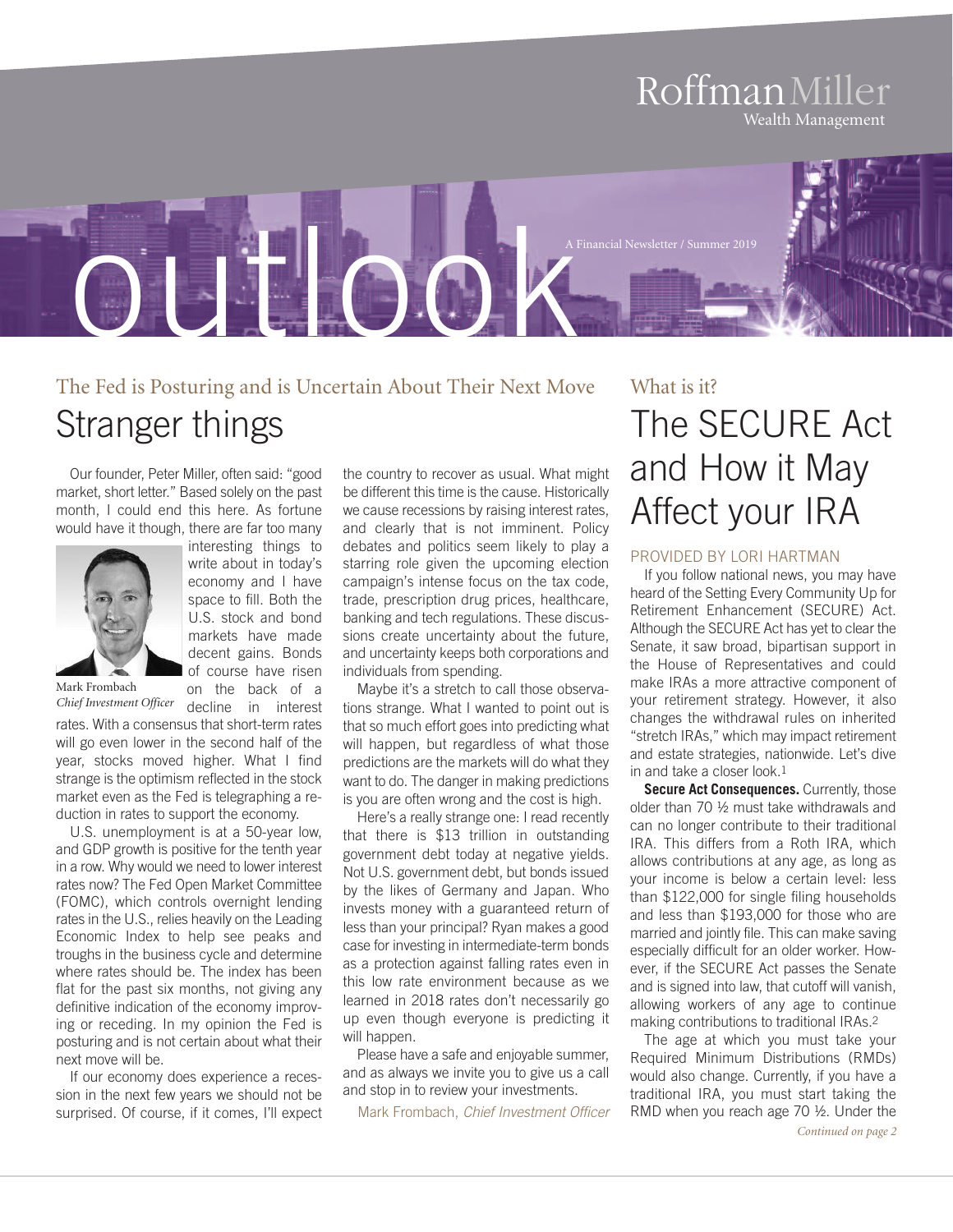

#### *Continued from page 1*

new law, you wouldn't need to start taking the RMD until age 72, increasing the potential to further grow your retirement vehicle.3

As it stands now, non-spouse beneficiaries of IRAs and retirement plans are required to withdraw the funds from its IRA, tax-sheltered status, but can do so by "stretching" the disbursements over time, even over their entire lifetime. The SECURE Act changes this and makes the use of "stretch" IRAs unlikely. Under the new law, if you leave a Traditional IRA or retirement plan to a beneficiary other than your spouse, they can defer withdrawals (and taxes) for up to 10 years max.4

**What's next?** Currently, the SECURE Act has reached the Senate, where it failed to pass by unanimous consent. This means it could move into committee for debate or it could end up attached to the next budget bill, as a way to circumvent further delays. Regardless, if the SECURE Act becomes law, it could change retirement goals for many, making this a great time to talk to a financial professional.

#### NOTE: The 2019 Federal estate tax exemption is \$11.4 million per individual and \$22.8 million per couple. Therefore, most Americans don't have to worry about owing Federal estate tax but they may have to pay a state death tax.

This material was prepared by MarketingPro, Inc., and does not necessarily represent the views of the presenting party, nor their affiliates. This information has been derived from sources believed to be accurate. Please note - investing involves risk, and past performance is no guarantee of future results. The publisher is not engaged in rendering legal, accounting or other professional services. If assistance is needed, the reader is advised to engage the services of a competent professional. This information should not be construed as investment, tax or legal advice and may not be relied on for the purpose of avoiding any Federal tax penalty. This is neither a solicitation nor recommendation to purchase or sell any investment or insurance product or service, and should not be relied upon as such. All indices are unmanaged and are not illustrative of any particular investment.

### CITATIONS.

- 1) financial-planning.com/articles/house-votes-to-easerules-for-rias-correct-trump-tax-law [5/23/19]
- 2) irs.gov/retirement-plans/amount-of-roth-ira-contributions-that-you-can-make-for-2019 [6/18/19]
- 3) congress.gov/bill/116th-congress/house-bill/1994 [5/16/1900]
- 4) aw.com/newyorklawjournal/2019/04/05/what-to-knowabout-the-2-big-retirement-bills-in-congress/ [4/5/19]

Retirees often consider moving to another state to reduce their tax burden. For our clients, this usually means leaving Pennsylvania or New Jersey for sunny Florida. In fact, according to data from United Van Lines, the moving and relocation company, more people left New Jersey than any other state in 2018. Regardless of the states involved the concept is the same and there are a few issues you'll need to consider.

### HOW MIGHT YOU SAVE ON TAXES?

Of course this will depend on the states involved but I'll use a move to Florida as an example. The incentives usually include saving on income taxes, property taxes, and/or death taxes. Florida has no state income tax and no state "death tax." The so-called death tax refers to estate and inheritance taxes. Income tax: Pennsylvania imposes a flat 3.07% state income tax while NJ uses six marginal tax brackets ranging from 1.4% to 8.97%. Death tax: NJ and PA no longer have an estate tax but both have an inheritance tax. Under NJ law, spouses, children, and parents are exempt from inheritance tax. Transfers to siblings and friends are subject to inheritance tax ranging from 11% to 16% (siblings get an exemption on the first \$25,000). PA only exempts a transfer to your spouse. Transfers to your children and grandchildren are subject to 4.5% tax. If you're leaving money to your sibling it's taxed at 12%, and for everyone else PA imposes a 15% inheritance tax. Assuming you left \$4,000,000 to your children the PA tax would be approximately \$180,000 (or about \$45,000 for every \$1 million) vs \$0 if you established Florida as your primary domicile.

### RESIDENCE VS DOMICILE

While these terms are used interchangeably, legally there is a difference. You may have multiple residences but you will only have one legal domicile. Whether you're moving to Florida, New Mexico, Arizona, etc., to garner the tax benefits of your new state you will need to do more than buy or rent a home in the state. You will need to make the state your domicile.

Generally, a domicile is considered the place where you intend to make your permanent home and the place where you intend to return to after you've been away. Proving this intent isn't always easy and while you may be ready to change your domicile, your current state may not be so quick to let you

go. States, especially those with higher tax rates, are aggressively pursuing residency audits to catch those incorrectly changing domicile in an attempt to avoid state income taxes. Changing your domicile is a two-step process. First you must meet the requirements for residence under the laws of the new jurisdiction but it's just as important to disconnect from the state that you're leaving. A commonly held misconception is that you can sufficiently disconnect from your current state by simply spending more than half the year (183 days) outside of the state. If you've sold your home in PA and bought a new one in Florida that's a major factor to help prove your intent to change your domicile. However, if, for example, you will own homes in both states your intent to make Florida your permanent home isn't as clear.

*So what can you do to avoid or withstand any state challenge to your change in domicile?*

There are certain actions that most agree carry substantial weight when courts and taxing authorities consider the questions of domicile. Here's a list of some often-cited actions indicating you've changed you domicile:

- Own or rent your home in your new state
- File a Declaration of Domicile with the clerk of the Circuit Court in the county where you will reside
- Obtain a new driver's license and register your vehicles, boats, etc. in your new state
- Register to vote in your new state and actually vote at the first opportunity
- Transfer your bank accounts and update your billing address for credit cards
- File income and personal property taxes in new state
- Establish memberships in clubs, libraries, and museums
- See doctors and other professionals in your new state
- Keep valuable works of arts and family heirlooms in your new residence
- Spend less than half the year in your old state and keep travel records
- Keep your pets in your new home and have a local vet
- If you're religious, join a congregation and attend services regularly

You may want to update your will and other legal documents. Most importantly, you'll want to discuss the matter with your attorney and CPA.

Kevin Cooke, *Investment Manager*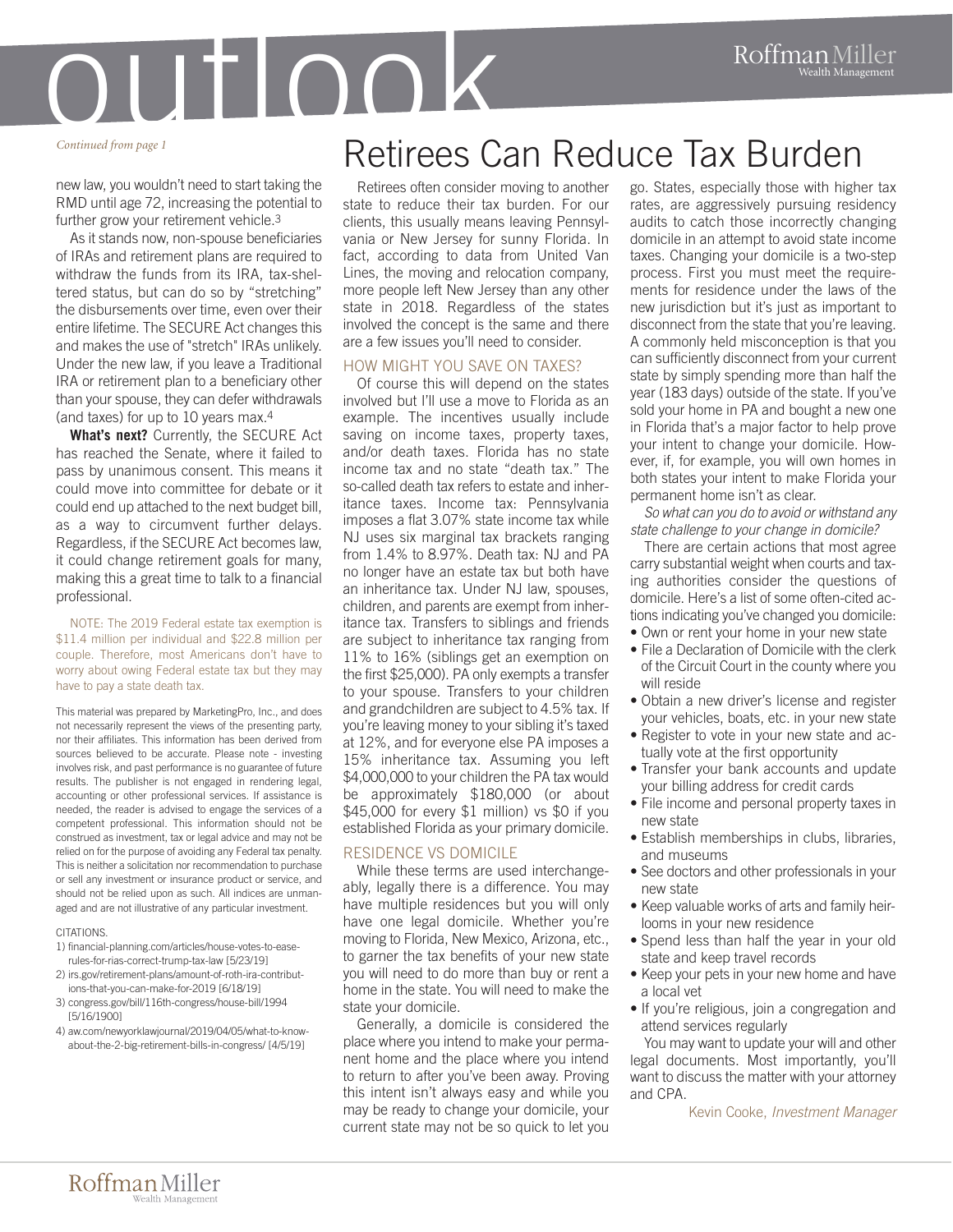# 5G technology will be 20 times faster than 4G The Next Generation of Connectivity: 5G

1G technology came out in the 1980s. This was our first cell phone. If you remember the scene in the movie Pretty Woman where Richard Gere makes a cell phone call from the park, the cell phone was the size of a shoe box and the antenna was about two feet long. This was 1G technology or the "first generation" of wireless cellular communication. Since then we've made major technological advancements about every 10 years. In 1991 2G or the second generation technology was introduced.

This advancement replaced the analog technology of 1G with a digital method of en-



Bob Hofmann *President*

crypting telephone conversations. It also introduced greater speeds and allowed for voicemail and text messaging. The third generation came out in 1998. 3G allowed for faster speeds and data transmission.

As a result, our phones were now capable of high-speed internet, gaming, mobile TV and video conferencing. When 3G gained widespread acceptance Apple introduced the first iPhone in 2007 with a starting price of \$499 for the 4GB model. In 2008 the fourth generation of connectivity was introduced as 4G. This allowed for much faster download and upload times. This is the current day standard and 4G allows data transmissions 8x faster than the previous generation 3G. So what ad-

### EVOLUTION OF 3G TO 5G

Download time for a two-hour-long movie is massively reduced with each generation of wireless network Source: CNET 2015



vancements will 5G bring to our daily lives? It's a potential game changer. 5G technology will be 20 times faster than 4G. Latency, which is the time for data to travel between two points, will essentially be eliminated. As a result, 5G will fundamentally change many industries and we'll be one step closer to a fully connected world.

To give you an example of how 5G can change our daily lives, let's talk about autonomous vehicles. In the not so distant future, we'll have 5G cities where cars will be able to communicate with each other using 5G technology. This technology has the ability to almost eliminate accidents. If a car is running a red light the car will communicate with the surrounding cars and brakes will be automatically applied to prevent an accident. Also, pedestrians, motorcycles, and bicycles riders will all communicate with cars on the road to ensure a safer environment. Everyone will have an interconnected device which will communicate simultaneously with the world around them. The healthcare industry will also benefit from the use of 5G networks. Using 5G a doctor could perform robotic surgery from a different location around the world. 5G will have virtually no lag time and it's almost limitless in its capacity.

5G technology will take time to be widely applied. When 3G was invented in 1998 it took until 2007 for the first iPhone to be introduced. The world is moving faster today but widespread universal usage of 5G technologies is still many years away in my opinion. Unfortunately, the current 4G infrastructure can't support 5G communication. As a result, new cell stations will have to be built to supplement the existing cell towers. These new cell stations won't be the large towers that we're familiar with. Instead, they'll be small boxes which will be hidden in plain sight. We'll see these boxes on every street corner hidden on utility poles or building facades. They can be as small as the router in your home.

5G uses high- frequency waves which carry much more data than lower frequency 4G waves. Unfortunately, high-frequency waves simply don't travel as far and they don't go through buildings, trees or even rain.



As a result, 5G technologies requires a lot more cell stations as waves need to bounce off buildings and around walls.

In time every block will have a cell station that will be part of a globally connected network. Fortunately, these 5G cell stations will cost approximately \$300 each. A traditional 4G cell tower can run about \$150,000 in comparison. The construction of these cell stations and the installation will bring a lot of jobs and opportunities for companies to prosper. There are many companies that will benefit from the 5G build out. Companies like Verizon, AT&T, Nokia, Ericsson, Qualcomm, Cisco, Broadcom, and Xilinx are a few.

5G isn't a fantasy or some far off technology witnessed in Star Wars. In fact, Verizon has 5G networks currently up and running in Chicago and Minneapolis. These test cities are really in their infancy and the 5G buildout still has a long way to go. However, early tests are very promising. CNET tested the Verizon 5G network in Chicago and they were able to download 10 hours of 4k video in about 5 minutes. It took CNET 5 minutes to download only one hour of 4k content under the 4G network. AT&T, T-Mobile, and Sprint plan on opening their own 5G sites in 2020. In June of 2019, the Ericsson Mobility Report predicted that 45% of the world will have access to 5G by the year 2024. When writing about 5G Fortune.com said, "It will change everything."

Bob Hofmann, *President*